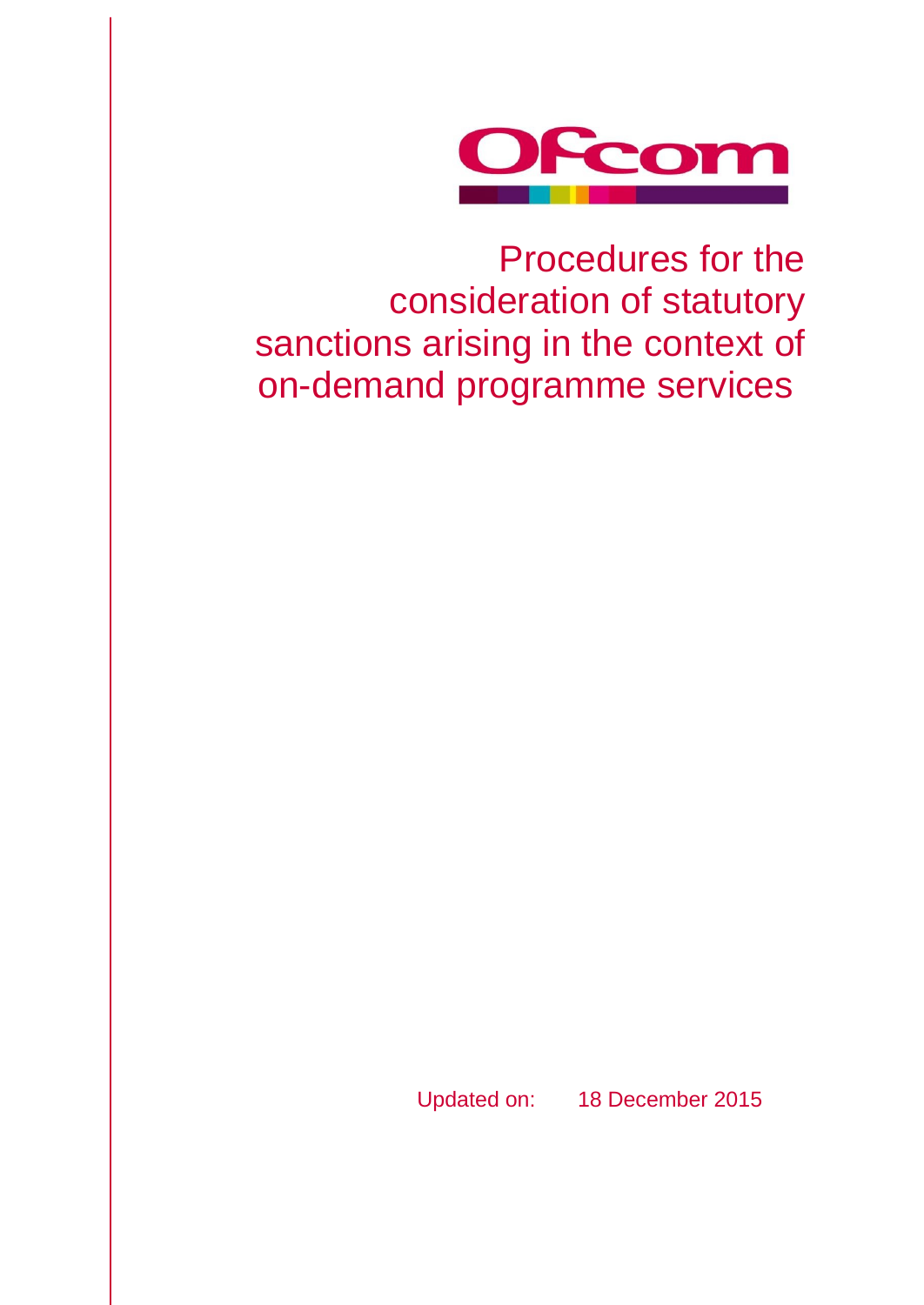# Ofcom procedures for the consideration of statutory sanctions arising in the context of on-demand programme services

## **Overview and general information**

- 1.1 This document outlines the procedures that Ofcom will normally follow when considering the determination of a sanction against the provider of an on demand programme service ("ODPS") [1](#page-1-0) for contravention of one (or more) of the requirements imposed on them under Part 4A of the Communications Act [2](#page-1-1)003<sup>2</sup> (the "Act"). In this document these requirements are referred to as "relevant requirements".
- 1.2 These procedures were introduced on 18 February 2015.<sup>[3](#page-1-2)</sup> Minor amendments were introduced which have effect from 1 January 2016 to reflect the ending of the coregulatory regime under which the Authority for Television on Demand ("ATVOD") was designated to carry out certain functions in relation to regulation of ODPS content (except advertising which is a co-regulatory responsibility of the Advertising Standards Authority("ASA")). The designation did not include the function of considering statutory sanctions, but clearly its ending has an impact on how sanctions cases come to Ofcom for consideration.
- 1.3 If Ofcom considers that it would be fairer and more appropriate to follow a different procedure in any particular case, we will explain our reasons for departing from these procedures. It is noted that the statutory rules applying to ODPS include, for example, rules prohibiting material likely to incite hatred, and material which might seriously impair the physical, mental or moral development of under eighteens. The urgency of addressing potential ongoing harm where material remains available ondemand on an ODPS is one example of a reason why it might be appropriate to depart from these procedures.
- 1.4 Ofcom's powers include the power to determine whether or not an ODPS provider is contravening, or has contravened, any of the relevant requirements of the Act and to issue enforcement notifications<sup>[4](#page-1-3)</sup> where it has reasonable grounds for believing that an ODPS provider has contravened certain of its statutory obligations. [5](#page-1-4) Ofcom may enforce compliance with an enforcement notice by issuing civil proceedings.<sup>[6](#page-1-5)</sup>
- 1.5 The Act places a statutory duty on ODPS providers to comply with the relevant requirements. These requirements include that ODPS providers must:
	- give advance notification (to Ofcom) of the provision of their service or their intention to provide the service;<sup>[7](#page-1-6)</sup>
	- $\bullet$  supply specified information to users of the service;
	- pay any required fees (to Ofcom);<sup>[9](#page-1-8)</sup>

 $1$  An "on-demand programme service" is defined in section 368A of the Act, and an ODPS provider has  $\overline{a}$ 

<span id="page-1-1"></span><span id="page-1-0"></span>the associated meaning.<br><sup>2</sup> As amended by The Audiovisual Media Services Regulations 2009 (SI 2009/2979) and the<br>Audiovisual Media Services Regulations 2010 (SI 2010/ 419).

<span id="page-1-2"></span> $3$  The procedures set out in this document, and any related guidance, may be reviewed and amended at any time. Any major revision will be the subject of prior consultation.

<span id="page-1-4"></span>

<span id="page-1-6"></span><span id="page-1-5"></span>

<span id="page-1-3"></span><sup>&</sup>lt;sup>4</sup> Under sections 368BB(1)(a) and 368I(1)(a).<br><sup>5</sup> This includes the obligations under section 368BA, 368D, 368G, 368H and 368O of the Act.<br><sup>6</sup> Under sections 368BB(6) and 368I(8) of the Act.<br><sup>7</sup> Section 368BA (n.b. re-no 2015).

<span id="page-1-8"></span><span id="page-1-7"></span> $\mathrm{^8}$  Section 368D.<br> $\mathrm{^9}$  Section 368NA.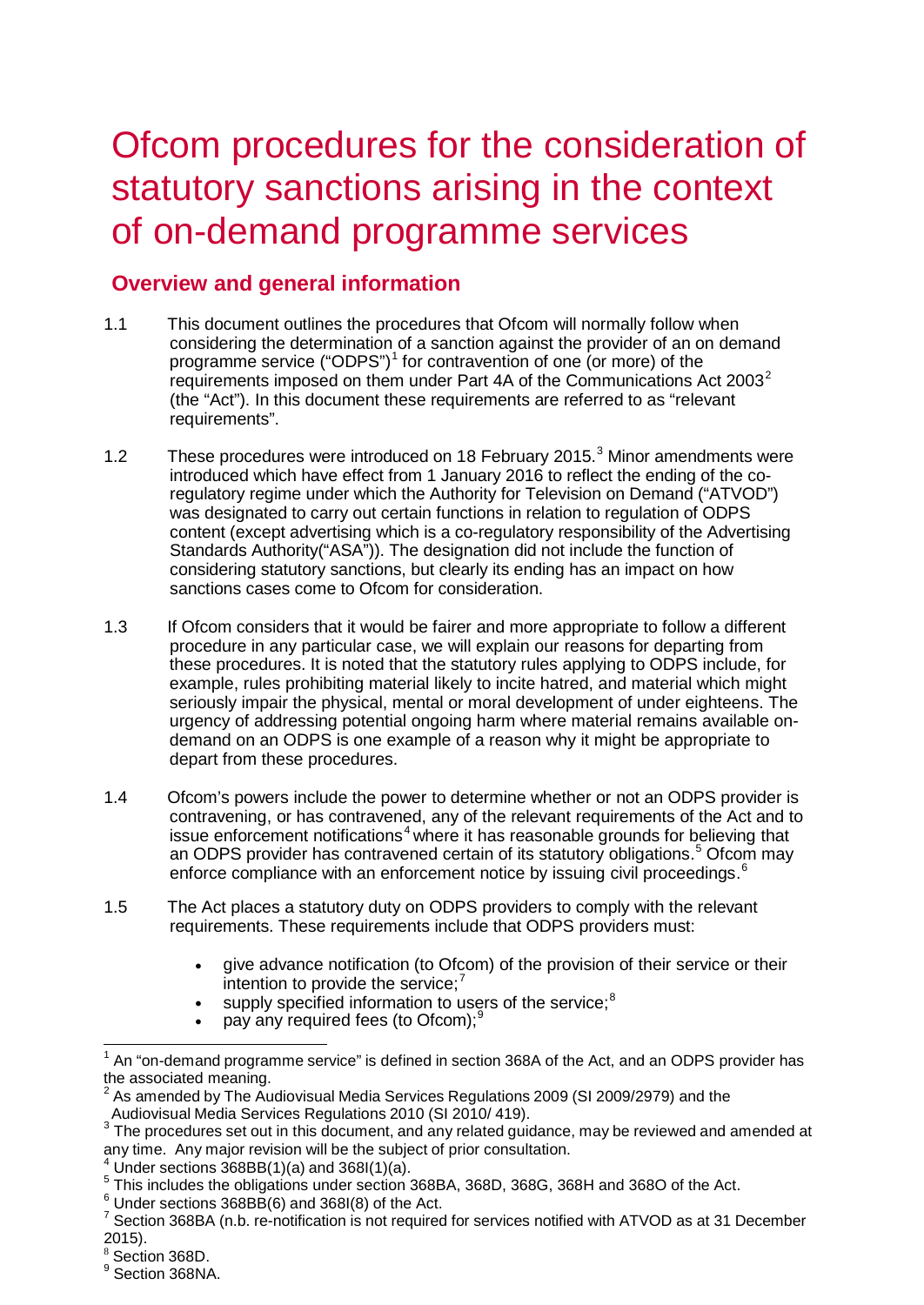- keep a copy of every programme contained in the service;<sup>[10](#page-2-0)</sup>
- ensure that the service does not contain material which is likely to incite hatred on the grounds of race, sex, religion or nationality;<sup>[11](#page-2-1)</sup>
- ensure that the service does not contain any "prohibited material";<sup>[12](#page-2-2)</sup>
- protect those under 18 years of age from being exposed to "specially restricted material";<sup>[13](#page-2-3)</sup>
- ensure that restrictions on advertising, sponsorship and product placement are observed;<sup>[14](#page-2-4)</sup> and
- provide Ofcom (or the ASA for advertising content) with such information as it may require for carrying out investigations.<sup>[15](#page-2-5)</sup>
- 1.6 In the event of a contravention of the Act by an ODPS provider (including noncompliance with any enforcement notification issued by Ofcom), Ofcom has the power to impose on that provider statutory sanctions as contained in sections 368I – 368L of Part 4A of the Act. The imposition of a sanction against an ODPS provider is a serious matter. Ofcom may, following due process, impose a sanction if it considers that an ODPS provider has seriously, deliberately, repeatedly<sup>[16](#page-2-6)</sup> or recklessly breached a relevant requirement.
- 1.7 The statutory sanctions available to Ofcom include:
	- the imposition of a financial penalty; and
	- the issuing of a direction to suspend or restrict the entitlement to provide the ODPS.

## **Financial penalty**

The maximum fine for a contravention of the Act is £250,000 or an amount up to 5% of the ODPS provider's "applicable qualifying revenue",<sup>[17](#page-2-7)</sup> whichever is the greater.

1.8 Sanctions decisions reached under these procedures will be made (and, where relevant, preliminary views taken) by two senior members of the Ofcom Executive who have been given the appropriate delegated authority by the Ofcom Board. The Executive officers will normally be the Director of Content Standards, Licensing & Enforcement<sup>[18](#page-2-8)</sup> and another member of the Ofcom Executive of at least equivalent seniority and with the appropriate delegated authority. Where Ofcom considers it necessary, decisions will be reached by the Ofcom Executive Officers together with Non-Executive member(s) of Ofcom's Content Board.

 $10$  Section 368D(3)(zb).

<span id="page-2-2"></span><span id="page-2-1"></span><span id="page-2-0"></span><sup>&</sup>lt;sup>11</sup> Section 368E(1). <sup>12</sup> Section 368E(2) and Section 368E(3). <sup>13</sup> Section 368E(4) and Section 368(5). <sup>14</sup> Sections 368F – 368H. <sup>15</sup> Sections 368O.

<span id="page-2-4"></span><span id="page-2-3"></span>

<span id="page-2-6"></span><span id="page-2-5"></span> $16$  A repeated contravention of a relevant requirement would include, for example; a repeat of the contravention of the same requirement as has already been recorded; repetition of the same or similar conduct as that which earlier contravened a requirement; or multiple contraventions of other requirements.

<span id="page-2-7"></span> $17$  For the purposes of imposing a sanction, "qualifying revenue" for an accounting period consists of the aggregate of all the amounts received, or to be received, by the provider (or any "connected person" as defined by the Broadcasting Act 1990) of the service to which the contravention relates for the inclusion in that service of advertisements, product placement and sponsorship and in respect of charges made in that period for the provision of that service (section 368J(4)). The "applicable qualifying revenue" in relation to a provider means either the qualifying revenue for the provider's last complete accounting period falling within the period during which the provider has been providing the service to which the contravention relates **OR**, in relation to a person whose first complete accounting period has not ended when the penalty is imposed, the amount of that the appropriate regulatory authority estimates to be the qualifying revenue for that period (section 368J(3)).

<span id="page-2-8"></span>Or a Director of equivalent seniority should the Director of Content Standards, Licensing & Enforcement be unavailable for any reason.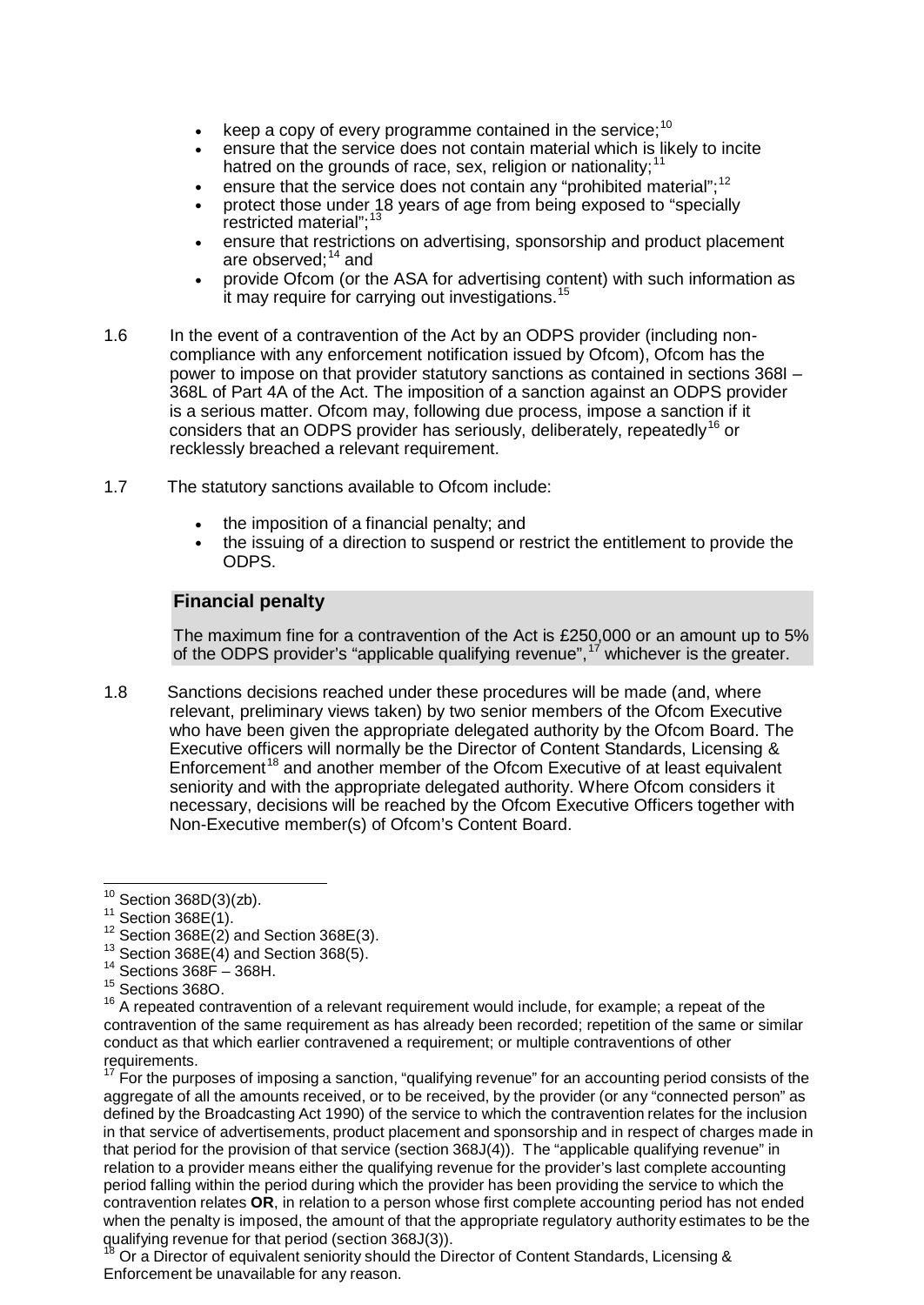# **Procedures**

 $\overline{a}$ 

## **Consideration of sanctions**

- 1.9 The consideration of a sanction follows a decision by Ofcom that an ODPS provider has contravened a relevant requirement. As indicated above, a case will normally be considered for the imposition of a statutory sanction when Ofcom considers that an ODPS provider has seriously, deliberately, repeatedly, or recklessly contravened a relevant requirement.
- 1.10 If Ofcom considers that a sanction may be appropriate, it will write to the ODPS provider with the following information as appropriate:
	- details of the contravention(s);
	- comments on any issue raised by the ODPS provider that is material to the case;
	- details of any relevant cases on which Ofcom has already adjudicated;
	- details of the ODPS provider's recent compliance history;
	- details of Ofcom's preliminary view on the type and level of any sanction considered to be appropriate and proportionate; and
	- a summary of the material on which Ofcom has relied in reaching its preliminary view.

The relevant documentation that Ofcom has taken into account will also be provided.

- 1.11 Where, at this stage, Ofcom considers that the appropriate sanction should include a financial penalty then it will, as appropriate, consider the penalty in accordance with the Penalty Guidelines published by Ofcom at [http://www.ofcom.org.uk/about/policies-and-guidelines/penalty-guidelines/.](http://www.ofcom.org.uk/about/policies-and-guidelines/penalty-guidelines/)
- 1.12 Where the sanction under consideration involves the suspension or restriction of the service, Ofcom will set out:<sup>[19](#page-3-0)[20](#page-3-1)</sup>
	- its reasons for taking this view;
	- (in appropriate cases) its reasons for being satisfied that an attempt to secure compliance with the relevant requirements by issuing an enforcement notification or imposing a financial penalty has failed;
	- (in appropriate cases) details of steps that the ODPS provider must take in order to remedy the relevant contravention and any conditions that Ofcom might include in any potential direction to suspend or restrict the service;
	- the period the ODPS provider has for taking any specified steps and making representations; and
	- the effects of the relevant sanction(s).
- 1.13 Ofcom will then invite the ODPS provider to make representations on its preliminary view of the type and level of any sanction being proposed. Depending on the type and level of any sanction, this may be by written and/or oral representations as Ofcom may consider appropriate.

<span id="page-3-0"></span><sup>&</sup>lt;sup>19</sup> Where the sanction under consideration involves the suspension or restriction of the service, the information provided to the ODPS Provider at this stage may constitute a "notice" under section 368K of the Act. Where the information does constitute such a formal notice, Ofcom will make this clear and the information provided will be in line with any applicable statutory requirements.

<span id="page-3-1"></span> $^{20}$  Where the sanction proposed is a suspension or restriction of a service under section 368L (suspension or restriction of service for inciting crime or disorder) of the Act, Ofcom will normally put to the ODPS Provider a preliminary view that we are minded to serve a notice under that section. The provider may make representations on this preliminary view as set out in paragraphs 1.13 - 1.15 before Ofcom decides whether to serve the notice. However, it is noted that section 368L covers matters which are inherently serious (incitement to crime or disorder) and provides for the possibility of suspension prior to any representations. Ofcom may, in appropriate cases, not issue a preliminary view and move directly to issuing a notice, or may substantially reduce the period for representations on such a view.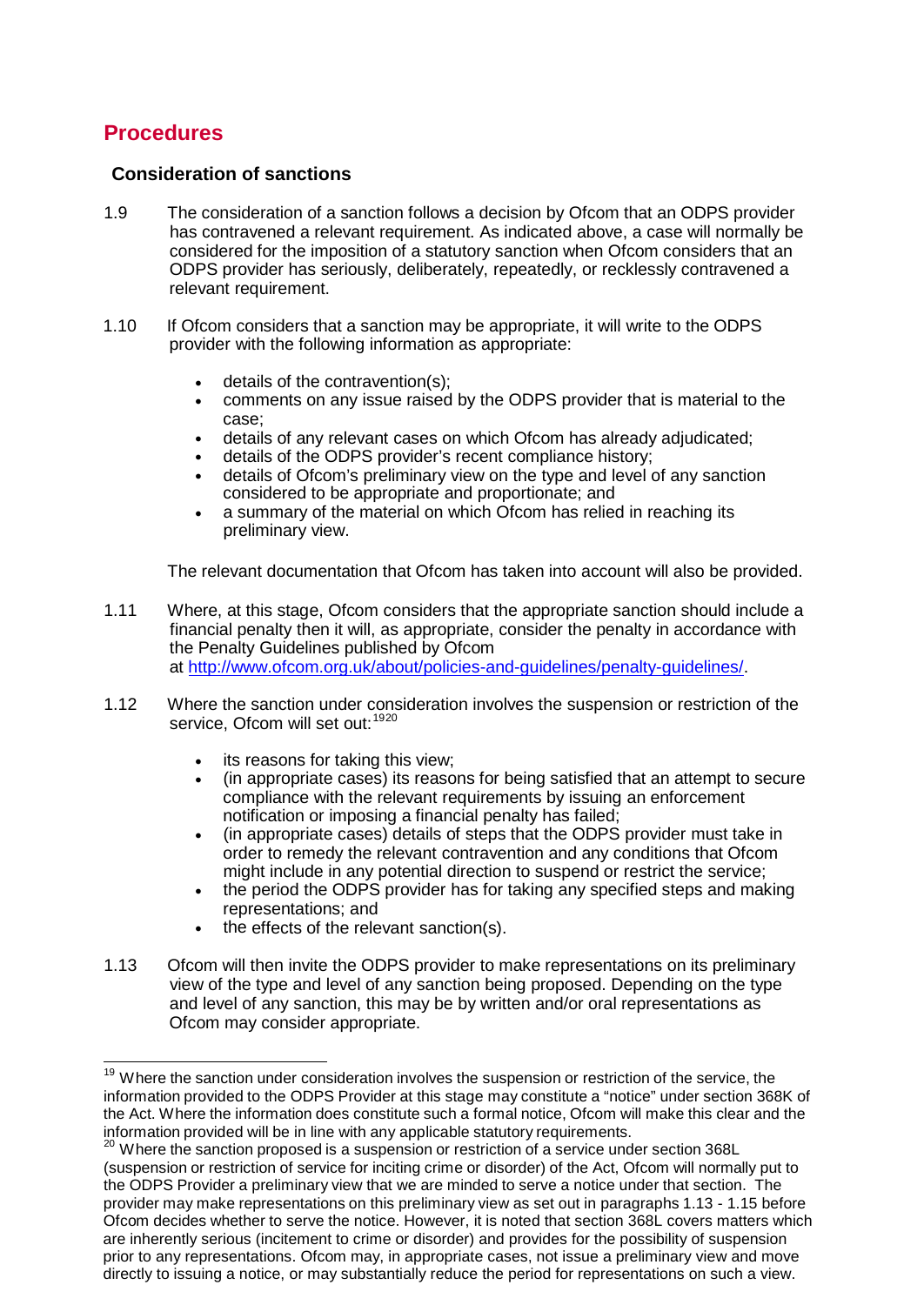## **ODPS provider representations**

1.14 When invited to make written representations on a sanctions case, an ODPS provider should do so within 15 working days, unless otherwise specified.<sup>[21](#page-4-0)</sup> In some circumstances, Ofcom may, at its discretion, invite an ODPS provider to submit one or more sets of subsequent representations on a case, as Ofcom sees fit (it will also do so in cases where the statutory process requires so). [22](#page-4-1) Ofcom may also request any information it requires from the ODPS provider, to assist its understanding of the case or if it is necessary to ensure that the process is fair.

## **Oral representations**

- 1.15 If Ofcom considers that, in addition to or instead of making written representations, it is necessary to invite the ODPS provider to make oral representations in order to ensure that Ofcom can fairly and properly determine whether to impose a sanction, and the appropriate and proportionate level of any sanction, it will invite the ODPS provider to make such representations. Ofcom will normally give the ODPS provider at least 15 working days' notice of the date for making those representations. The hearing of such representations will be in private and may take place in England, Northern Ireland, Scotland, or Wales, as appropriate.
- 1.16 The procedure for making oral representations will be at the discretion of Ofcom. Ofcom will write to the ODPS provider in advance of the date for hearing the representations, to set out what the procedure will be.

## **Disposal**

1.17 After consideration of written and/or oral representations from the ODPS provider, Ofcom may decide that no sanction is appropriate in a particular case. Where this occurs, the ODPS provider will receive a notification to this effect.

## **Sanctions Decision**

1.18 If, after considering all the evidence and representations from the ODPS provider, Ofcom believes that a sanction is appropriate, it shall consider which of the available sanctions is appropriate and will reach a decision to this effect.<sup>[23](#page-4-2)</sup>

## **Suspension or restriction of entitlement to provide an ODPS**

1.19 Where, having considered the ODPS provider's representations on Ofcom's preliminary view, Ofcom decides to serve on the provider a notice under section 368L of the Act,<sup>[24](#page-4-3)</sup> the suspension or restriction of the service under that notice will take effect immediately from the date the notice is served. $25$  The ODPS provider will then have 21 days to make (further) representations to Ofcom about whether Ofcom should issue a direction confirming the suspension or restriction of the service.<sup>[26](#page-4-5)</sup>

 $\overline{\phantom{a}}$ 

<span id="page-4-0"></span><sup>&</sup>lt;sup>21</sup> This time-frame may depend on the nature and circumstances of the case. For example, in urgent cases, it may be appropriate to allow an ODPS provider no more than 24 hours to make representations.<br><sup>22</sup> For example, where Ofcom decides to serve on an ODPS provider a notice under section 368L of the

<span id="page-4-1"></span>Act, the provider will have the opportunity to make (further) representations within 21 days in accordance with section  $368L(2)(e)$  (see paragraph 1.18).

<span id="page-4-2"></span>Again, where Ofcom decides that the appropriate sanction should include a financial penalty, then it will, as appropriate, have regard to the Ofcom Penalty Guidelines published at [http://www.ofcom.org.uk/about/policies-and-guidelines/penalty-guidelines/.](http://www.ofcom.org.uk/about/policies-and-guidelines/penalty-guidelines/)<br><sup>24</sup> In relation to a failure to comply with any requirement of sections 368E – 368H that is due to the

<span id="page-4-3"></span>inclusion in the service of material likely to encourage or to incite the commission of crime or lead to

<span id="page-4-5"></span><span id="page-4-4"></span><sup>&</sup>lt;sup>25</sup> Section 368L(4)<br><sup>26</sup> In accordance with sections 368L(2)(e) and (5) of the Act.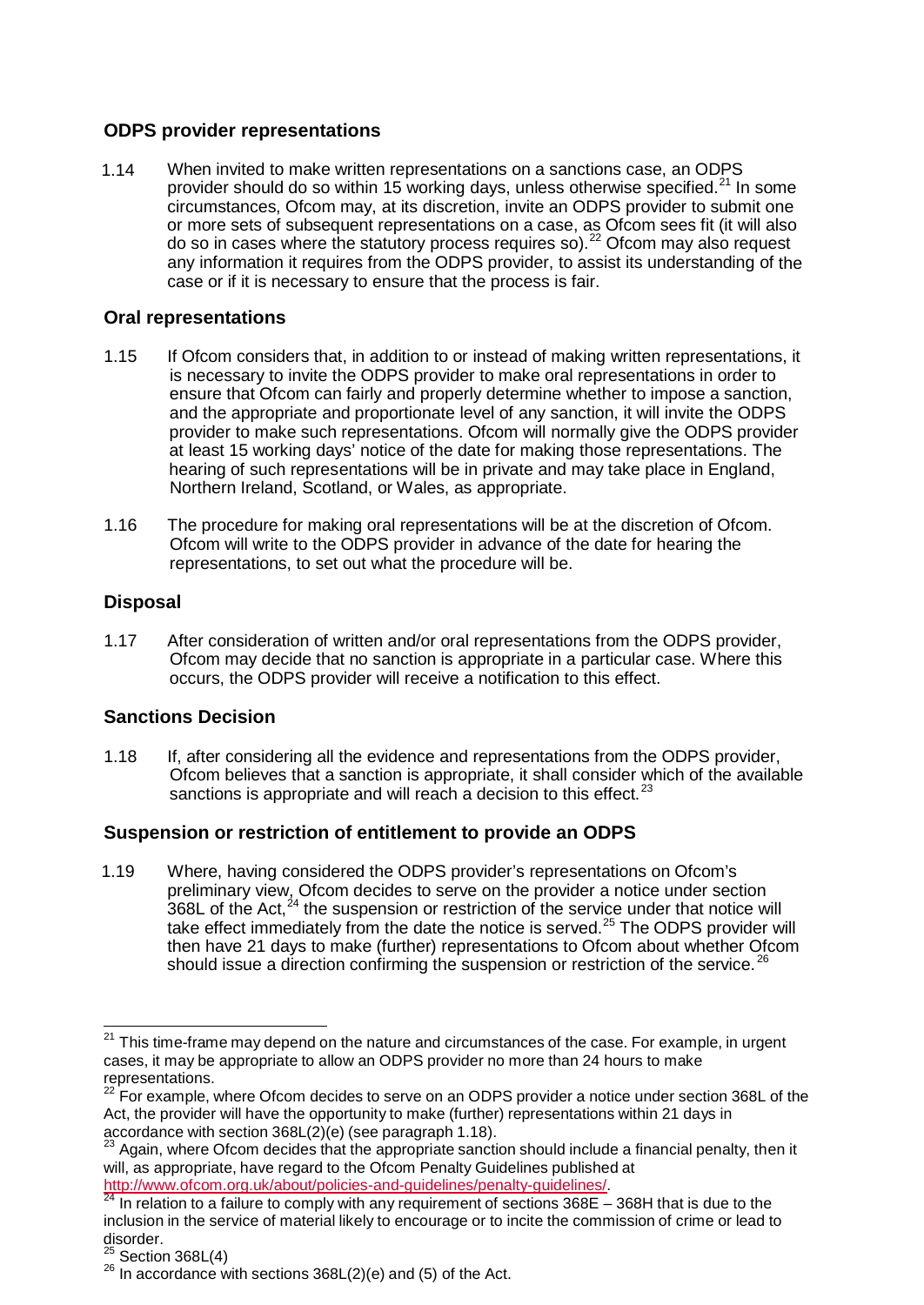- 1.20 If, at the end of the period specified by Ofcom for making representations,<sup>[27](#page-5-0)</sup> and having considered any such representations made by the ODPS provider, Ofcom is satisfied that:
	- (in appropriate cases) the specified steps set out in any notice under section 368K have not been taken; and
	- (in all cases) it is necessary in the public interest to give a direction, Ofcom will issue a direction either suspending or restricting the ODPS provider's entitlement to provide an ODPS.
- 1.21 ODPS providers should note that Ofcom will regard any failure by an ODPS provider to comply with an enforcement notification requiring the payment of any fee imposed under section 368NA of the Act as a serious breach of a relevant requirement<sup>[28](#page-5-1)</sup>. Ofcom is likely, subject to an ODPS provider's representations, to consider that the appropriate sanction would be issuing a direction suspending or restricting the ODPS provider's entitlement to provide a service.

### **Publication of a Sanctions Decision**

- 1.22 The Sanctions Decision will normally be sent to the ODPS provider 24 hours before its publication. Where the sanction includes a financial penalty, the level of the penalty will be omitted. The ODPS provider will be notified of the level of any financial penalty immediately before the publication of the decision.
- 1.23 Ofcom will then proceed to publish its decision on its website.
- 1.24 Ofcom's decision is final.

#### **Non-Disclosure**

 $\overline{a}$ 

1.25 Subject to any relevant obligations, it is an essential part of the integrity of Ofcom's processes and its ability to regulate fairly that all parties concerned abide by all Ofcom's published rules and procedures. These require, for example, that parties to a consideration of a sanction should not disclose any correspondence, documents and other material concerning that case<sup>[29](#page-5-2)</sup> during the course of it being considered by Ofcom (see text box below). This requirement of non-disclosure does not limit what Ofcom may disclose in the proper performance of its functions and/or can publish in its decision at the end of its consideration of the sanction.<sup>[30](#page-5-3)</sup>

#### **Non-Disclosure**

Ofcom expects ODPS providers to keep all information, correspondence and documents relating to sanctions cases strictly confidential, unless already in the public domain. In particular, Ofcom expects ODPS providers to keep strictly confidential any information provided to them by Ofcom as part of the sanctions process, including any provisional indication/decision on the type and level of any sanction to be imposed.

<span id="page-5-0"></span>Either under paragraphs 1.13 – 1.15 above, in cases where Ofcom is considering is a suspension or restriction of a service under section 368K of the Act, or under paragraph 1.18 where Ofcom has served a notice under section 368L.<br><sup>28</sup> Note that section 368NA allows but does not require fees to be imposed.

<span id="page-5-2"></span><span id="page-5-1"></span><sup>&</sup>lt;sup>29</sup> Ofcom is obliged to meet various statutory obligations relating to the disclosure of information (for example, under the Freedom of Information Act 2000 and the Environmental Information Regulations 2004). Such obligations do not allow the use of exemptions by Ofcom in an arbitrary fashion. Information provided to Ofcom as part of an appeal may need to be disclosed by Ofcom in order to meet such obligations and nothing in these procedures can prevent Ofcom from doing so.

<span id="page-5-3"></span> $30$  Ofcom may withhold material it believes to be confidential, market or legally privileged or that it is under some other legal obligation to protect from disclosure. In such cases, the ODPS provider will be notified that relevant material has been withheld and the reason why.